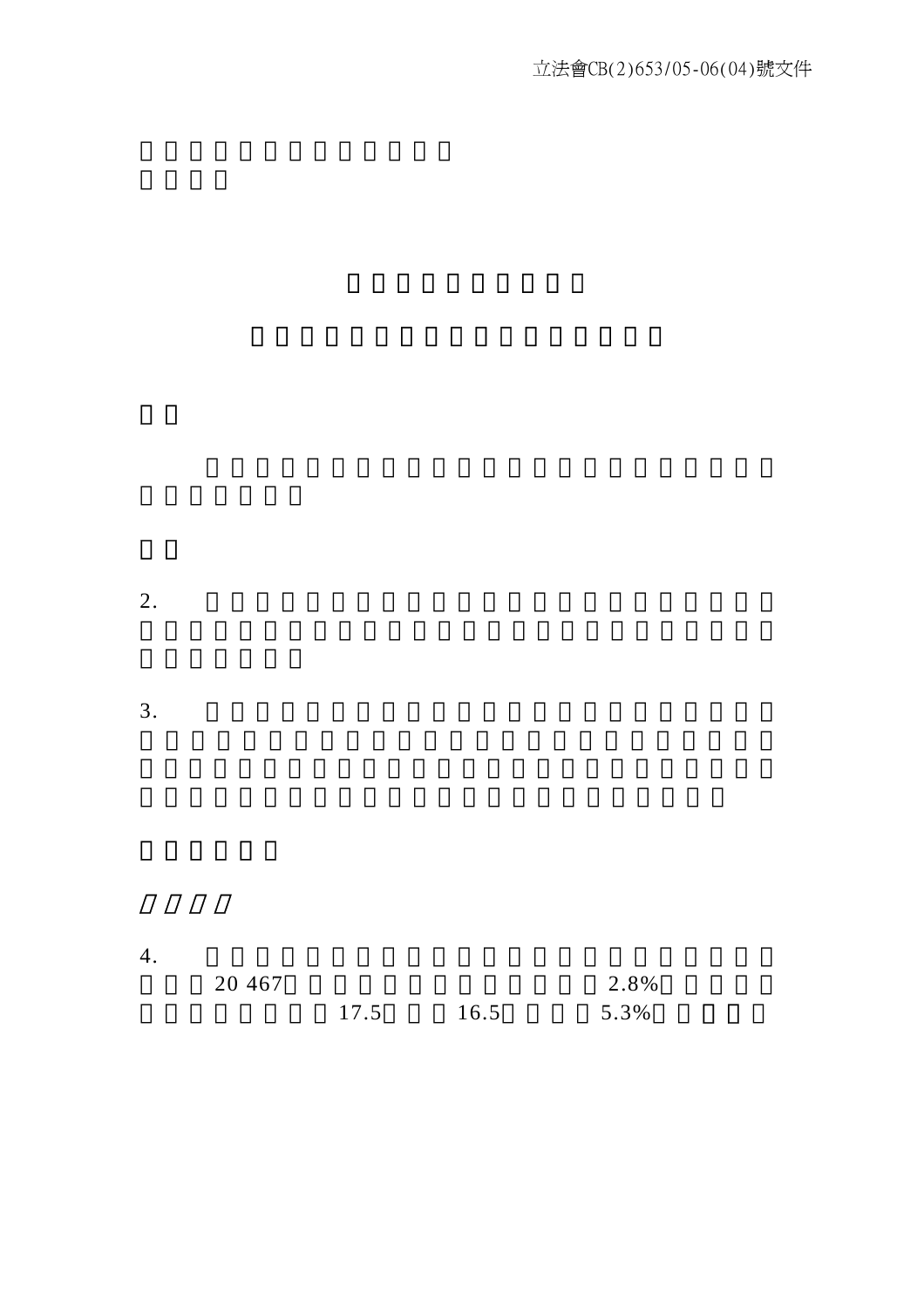|                     | 2000   | 2001   | 2002   | 2003   | 2004   | 2004   | 2005<br>2004           |
|---------------------|--------|--------|--------|--------|--------|--------|------------------------|
| $($ $)$             | 199    | 176    | 210    | 171    | 187    | 91     | 77<br>$(-15.4\%)$      |
| $($ $)$             | 57 893 | 53 543 | 46 813 | 41 851 | 43 838 | 20 973 | 20 390<br>$(-2.8\%)$   |
| $\big)$<br>$\left($ | 58 092 | 53 719 | 47 023 | 42 022 | 44 025 | 21 064 | 20 4 6 7<br>$(-2.8\%)$ |
|                     | 23.3   | 21.6   | 19.2   | 17.7   | 18.1   | 17.5   | 16.5<br>$(-5.3\%)$     |

 $($ 

職業傷亡個案的詳細分項數字載於附件 **1**

6.  $7838$ 

 $7.2\%$  $30.1$ 

28.4,跌幅為 5.9%。(表二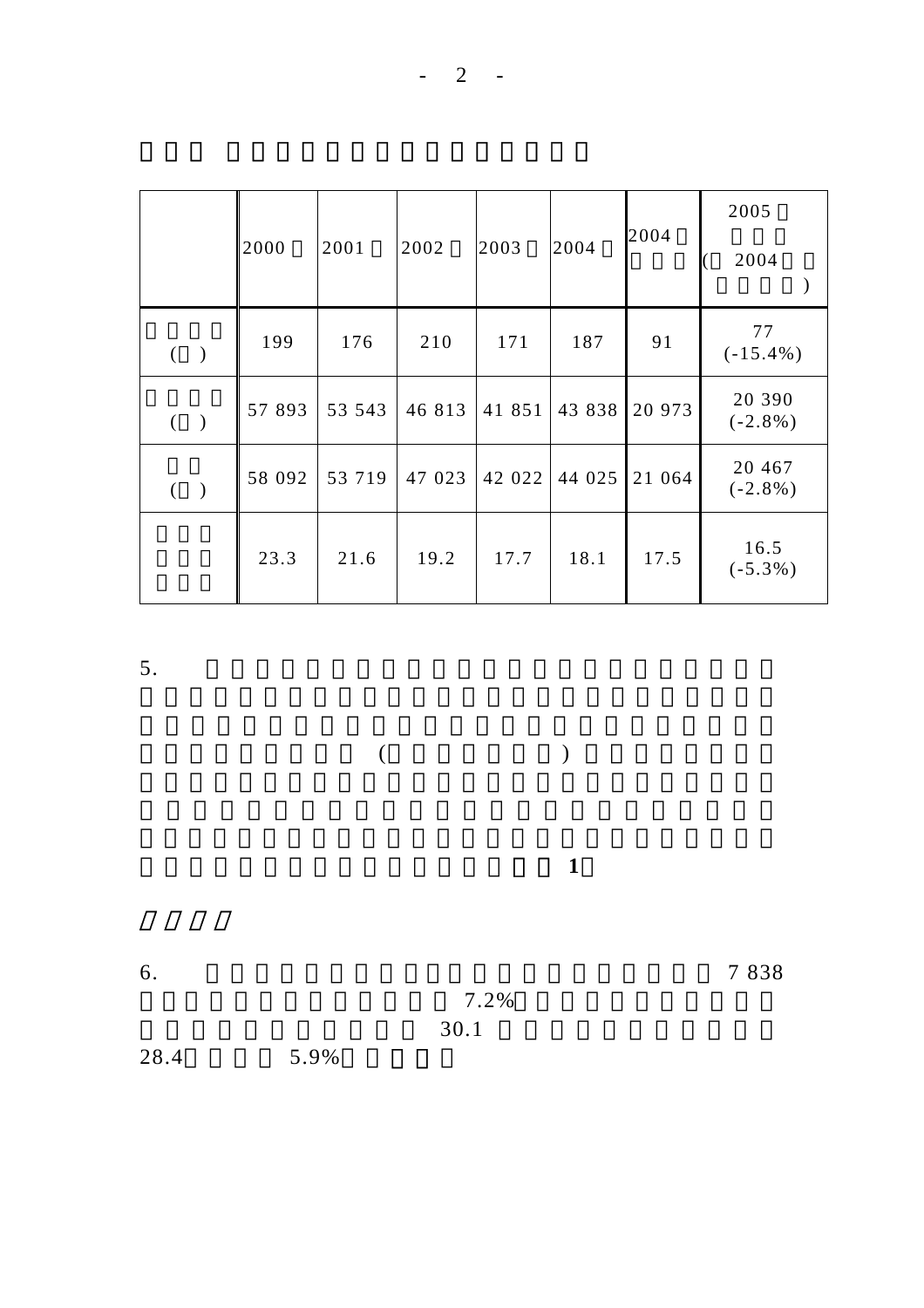| 2000   | 2001     | 2002    | 2003   | 2004   | 2004    | 2005<br>2004       |
|--------|----------|---------|--------|--------|---------|--------------------|
| 43     | 34       | 25      | 28     | 24     | 11      | 9<br>$(-18.2\%)$   |
| 33 609 | 28 4 8 4 | 22 4 28 | 17 221 | 17 509 | 8 4 3 3 | 7829<br>$(-7.2\%)$ |
| 33 652 | 28 5 18  | 22 453  | 17 249 | 17 533 | 8 4 4 4 | 7838<br>$(-7.2\%)$ |
| 51.7   | 44.6     | 37.4    | 31.3   | 31.5   | 30.1    | 28.4<br>$(-5.9\%)$ |

| 7.                       |            |     |
|--------------------------|------------|-----|
| $\overline{\phantom{a}}$ |            | (4) |
|                          | (2)<br>(2) | (1) |
| $\overline{\phantom{a}}$ |            |     |

意外數字由二零零四年上半年的 1 789 宗減少至二零零五年

| 1 582 | 11.6% |      |
|-------|-------|------|
|       | 53.9  | 50.3 |
| 6.7%  |       |      |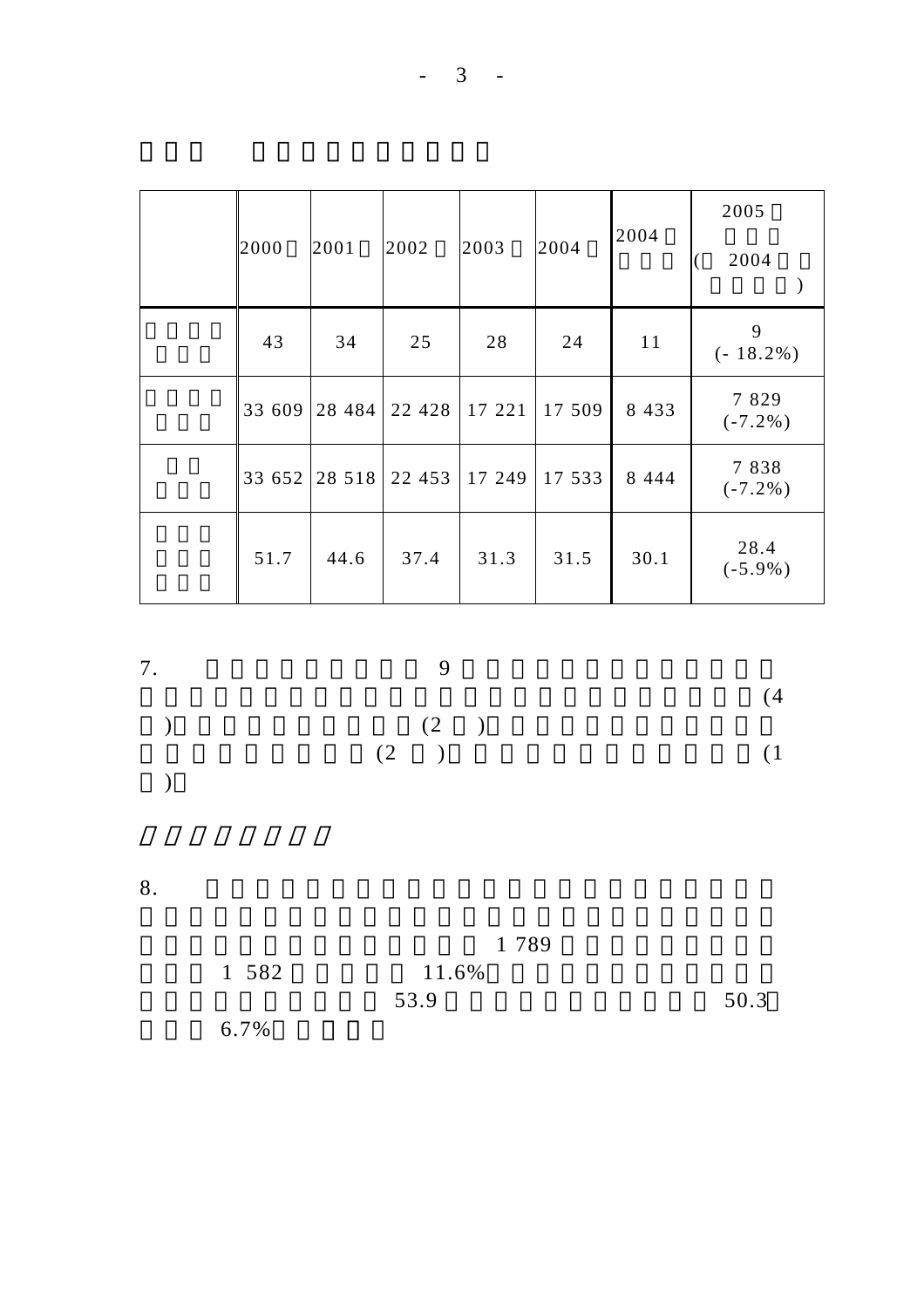| 2000   | 2001    | 2002    | 2003    | 2004    | 2004 | 2005<br>2004           |
|--------|---------|---------|---------|---------|------|------------------------|
| 29     | 28      | 24      | 25      | 17      | 8    | 9<br>$(+12.5\%)$       |
| 11 896 | 9 1 7 8 | 6 2 1 5 | 4 3 4 2 | 3 8 1 6 | 1781 | 1 573<br>$(-11.7\%)$   |
| 11 925 | 9 2 0 6 | 6 2 3 9 | 4 3 6 7 | 3 8 3 3 | 1789 | 1 5 8 2<br>$(-11.6\%)$ |
| 149.8  | 114.6   | 85.2    | 68.1    | 60.3    | 53.9 | 50.3<br>$(-6.7\%)$     |

 $(18.8\%)$   $(15.4\%)$ 

 $10.$ 

4 557  $4\,191\quad 8.0\%$  $50$  45  $10.1\%$ 分項數字載於附件**3**

 $(18.2\%)$ <br>2

意外類別劃分的詳細分項數字載於附件 **2**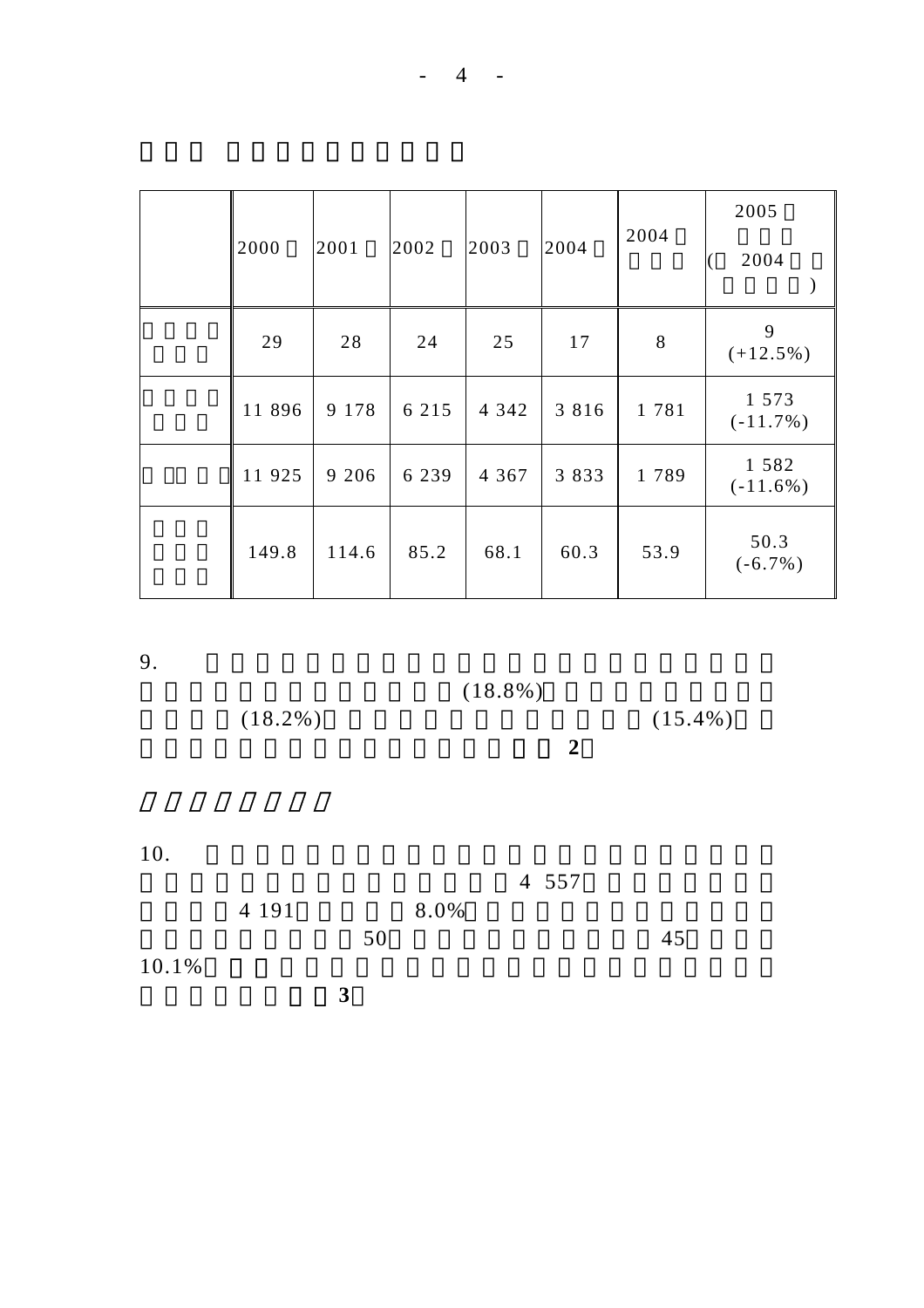| 2000           | 2001             | 2002             | 2003             | 2004             | 2004             | 2005<br>2004          |
|----------------|------------------|------------------|------------------|------------------|------------------|-----------------------|
| $\overline{2}$ | $\boldsymbol{0}$ | $\boldsymbol{0}$ | $\boldsymbol{0}$ | $\boldsymbol{0}$ | $\boldsymbol{0}$ | $\theta$<br>$(- - )$  |
| 12 619         | 11 914           | 10 149           | 8 5 2 7          | 9 4 1 0          | 4 5 5 7          | 4 1 9 1<br>$(-8.0\%)$ |
| 12 621         | 11914            | 10 149           | 8 5 2 7          | 9 4 1 0          | 4 5 5 7          | 4 1 9 1<br>$(-8.0\%)$ |
| 66.2           | 61.5             | 54.7             | 49.6             | 51.5             | 50.0             | 45.0<br>$(-10.1\%)$   |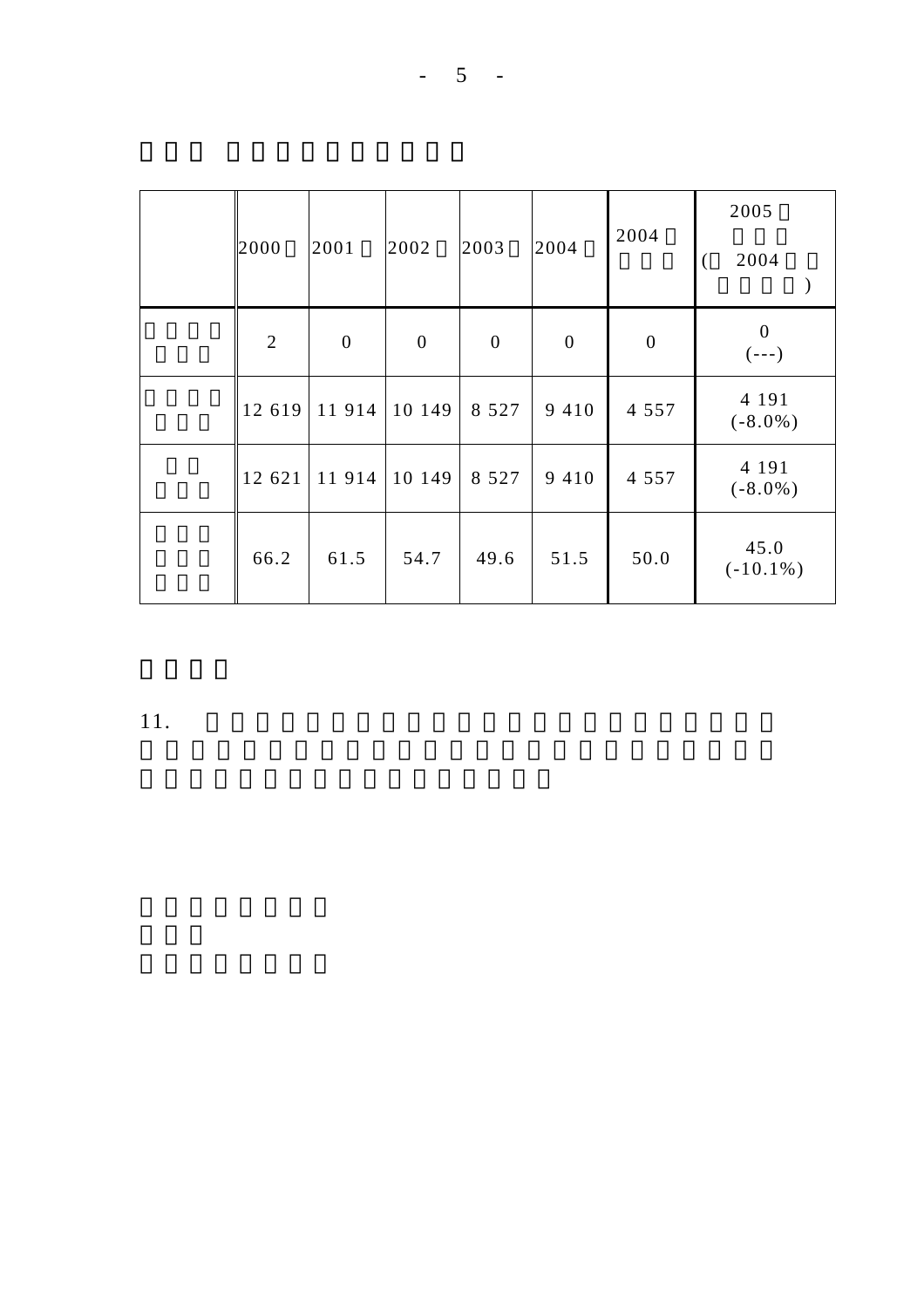### **Occupational Injuries in All Workplaces in 1st Half of 2005 - analysed by Major Economic Activity -**

### 二零零五年上半年所有工作地點之職業傷亡個案以主要經濟行業分析

| Major Economic Activity<br>主要經濟行業                                                               |                              |                | 1st Half of 2004<br>二零零四年上半年 |                  | 1st Half of 2005<br>二零零五年上半年 | Change<br>增減 | Percentage<br>Change<br>增減率 |
|-------------------------------------------------------------------------------------------------|------------------------------|----------------|------------------------------|------------------|------------------------------|--------------|-----------------------------|
| Agriculture and Fishing                                                                         | 漁農業                          | 79             |                              | 55               | (1)                          | $-24$        | $-30.4%$                    |
| Mining and Quarrying                                                                            | 採礦及採石業                       | $\mathfrak{2}$ |                              | $\boldsymbol{0}$ |                              | $-2$         | $-100.0\%$                  |
| Manufacturing                                                                                   | 製造業                          | 2072           | (13)                         | 1895             | (4)                          | $-177$       | $-8.5%$                     |
| <b>Electricity</b> and Gas                                                                      | 電力及燃氣業                       | 30             | (1)                          | 30               |                              | $---$        | $---$                       |
| Construction                                                                                    | 建造業                          | 1832           | (9)                          | 1617             | (15)                         | $-215$       | $-11.7%$                    |
| Wholesale & Retail Trades,<br><b>Restaurants and Hotels</b>                                     | 批發、零售、飲食及酒店業                 | 6850           | (8)                          | 6416             | (7)                          | $-434$       | $-6.3%$                     |
| Transport & related services,<br>Storage and Communication                                      | 運輸、倉庫及通訊業                    | 2 1 4 6        | (10)                         | 2 2 5 5          | (9)                          | 109          | 5.1%                        |
| Financing, Insurance, Real Estate<br>and Business Services (including<br>Import & Export Trade) | 金融、保險、地產及商用服<br>務業(包括進出口貿易業) | 2 3 9 5        | (26)                         | 2 5 3 5          | (24)                         | 140          | 5.8%                        |
| Community, Social & Personal<br><b>Services</b>                                                 | 社區、社會及個人服務業                  | 5 6 4 8        | (24)                         | 5 6 5 3          | (17)                         | 5            | 0.1%                        |
| Activities not adequately defined                                                               | 未能介定之行業                      | 10             |                              | 11               |                              | 1            | 10.0%                       |
| <b>TOTAL</b>                                                                                    | 總數                           | 21 064         | (91)                         | 20 4 67          | (77)                         | $-597$       | $-2.8%$                     |
| Injury Rate per 1 000 employees                                                                 | 每1000名僱員計的意外率                | 17.5           |                              | 16.5             |                              | $-0.9$       | $-5.3%$                     |

Notes:

2. Figures in brackets denote the number of fatalities.

3. The above injury figures are recorded as at 30 September 2005.

4. Employment figures are based on the Quarterly Report of Employment and Vacancies Statistics published by the Census and Statistics Department.

#### 註釋:

1. 職業傷亡個案是根據僱員補償條例呈報由工作意外引致死亡或失去工作能力連續三天以上的受傷個案。由一九九八年 一月一日開始,在每一時段所紀錄得之數字乃指在所述時段內發生的傷亡個案。

2. 括號內的數字顯示死亡人數。

- 3. 上列傷亡數字為截至二零零五年九月三十日所紀錄的數字。
- 4. 就業人數資料源自政府統計處發表的就業及空缺按季統計報告。

<sup>1.</sup> Occupational injuries are injuries arising from work accidents, resulting in death or incapacity for work of over 3 consecutive days, and reported under the Employees' Compensation Ordinance. Since 1.1.1998, the number of injury cases recorded for a period indicates cases which occurred in that period.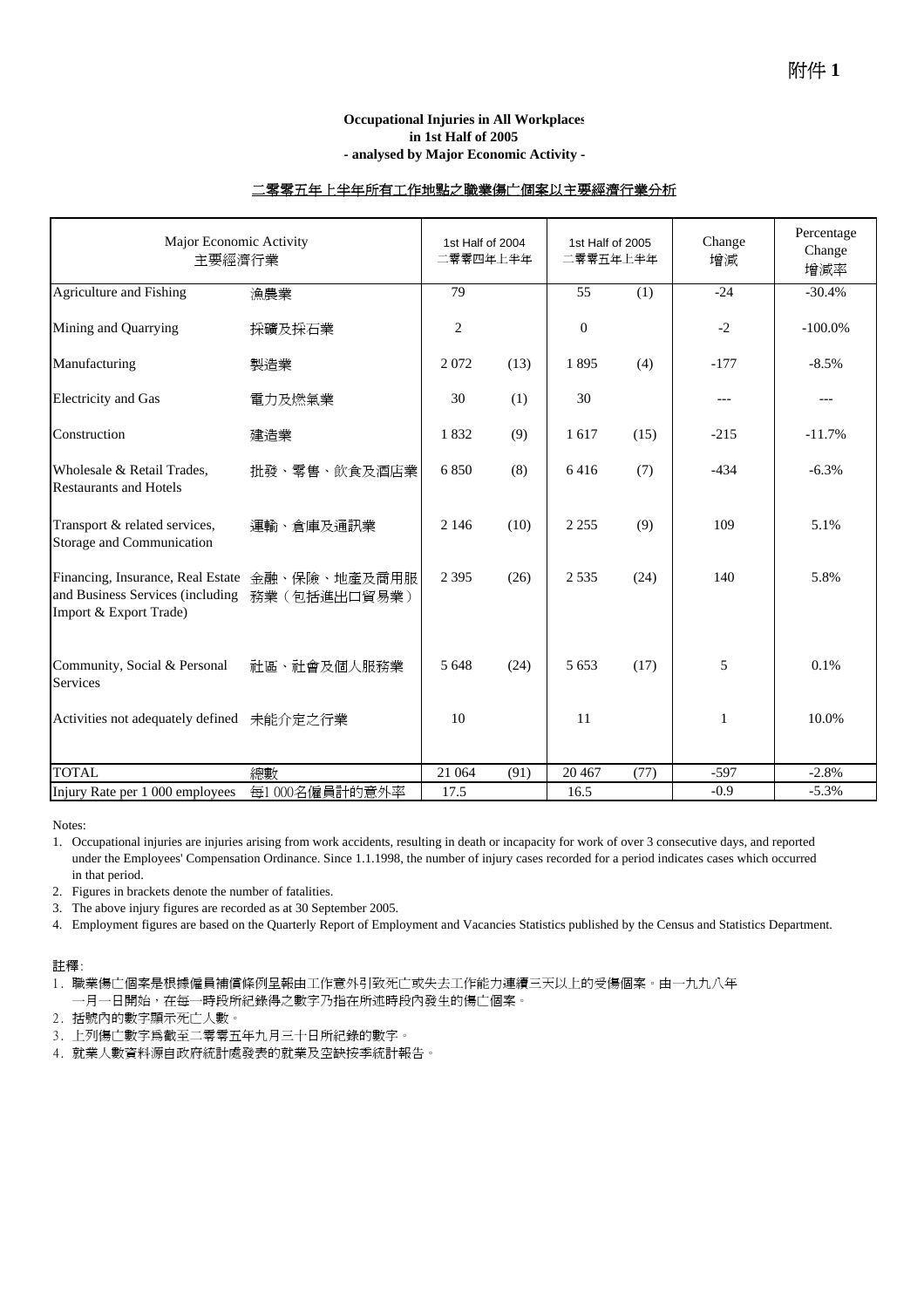# **Industrial Accidents in Construction Industry in 1st Half of 2005 - analysed by Type of Accident -**

# 二零零五年上半年建造業之工業意外個案以意外類別分析

| Type of Accident<br>意外類別                                  |                          |          | 1st Half of 2004<br>二零零四年上半年 |                 | 1st Half of 2005<br>二零零五年上半年 |                |
|-----------------------------------------------------------|--------------------------|----------|------------------------------|-----------------|------------------------------|----------------|
| Trapped in or between objects                             | 受困於物件之內或物件之間             | 57       | (1)                          | $\overline{51}$ |                              | $-6$           |
| Injured whilst lifting or carrying                        | 提舉或搬運物件時受傷               | 315      |                              | 244             |                              | $-71$          |
| Slip, trip or fall on same level                          | 滑倒、絆倒或在同一高度跌倒            | 309      |                              | 288             |                              | $-21$          |
| Fall of person from height                                | 人體從高處墮下                  | 218      | (4)                          | 190             | (4)                          | $-28$          |
| Striking against fixed or stationary<br>object            | 與固定或不動的物件碰撞              | 211      |                              | 173             |                              | $-38$          |
| Striking against or struck by moving<br>object            | 被移動物件或與移動物件碰撞            | 320      | (1)                          | 297             |                              | $-23$          |
| Stepping on object                                        | 踏在物件上                    | 11       |                              | 14              |                              | 3              |
| Exposure to or contact with harmful<br>substance          | 暴露於有害物質中或接觸有害物質          | 8        |                              | 6               |                              | $-2$           |
| Contact with electricity or electric<br>discharge         | 觸電或接觸放出的電流               | 6        |                              | 7               |                              | 1              |
| Trapped by collapsing or overturning<br>object            | 受困於倒塌或翻側的物件              | 5        |                              | 5               | (1)                          |                |
| Struck by falling object                                  | 遭墮下的物件撞擊                 | 72       | (2)                          | 64              |                              | $-8$           |
| Struck by moving vehicle                                  | 遭移動中的車輛撞倒                | 14       |                              | 9               | (2)                          | $-5$           |
| Contact with moving machinery or<br>object being machined | 觸及開動中的機器或觸及以機器製<br>造中的物件 | 120      |                              | 122             | (2)                          | $\overline{c}$ |
| Drowning                                                  | 遇溺                       | $\Omega$ |                              | $\theta$        |                              |                |
| Exposure to fire                                          | 火警燒傷                     | 3        |                              | 5               |                              | 2              |
| Exposure to explosion                                     | 爆炸受傷                     | 6        |                              | $\overline{2}$  |                              | $-4$           |
| Injured by hand tool                                      | 被手工具所傷                   | 94       |                              | 75              |                              | -19            |
| Injured by fall of ground                                 | 泥土傾瀉受傷                   | $\Omega$ |                              | $\theta$        |                              |                |
| Asphyxiation                                              | 窒息                       | $\theta$ |                              | $\overline{0}$  |                              |                |